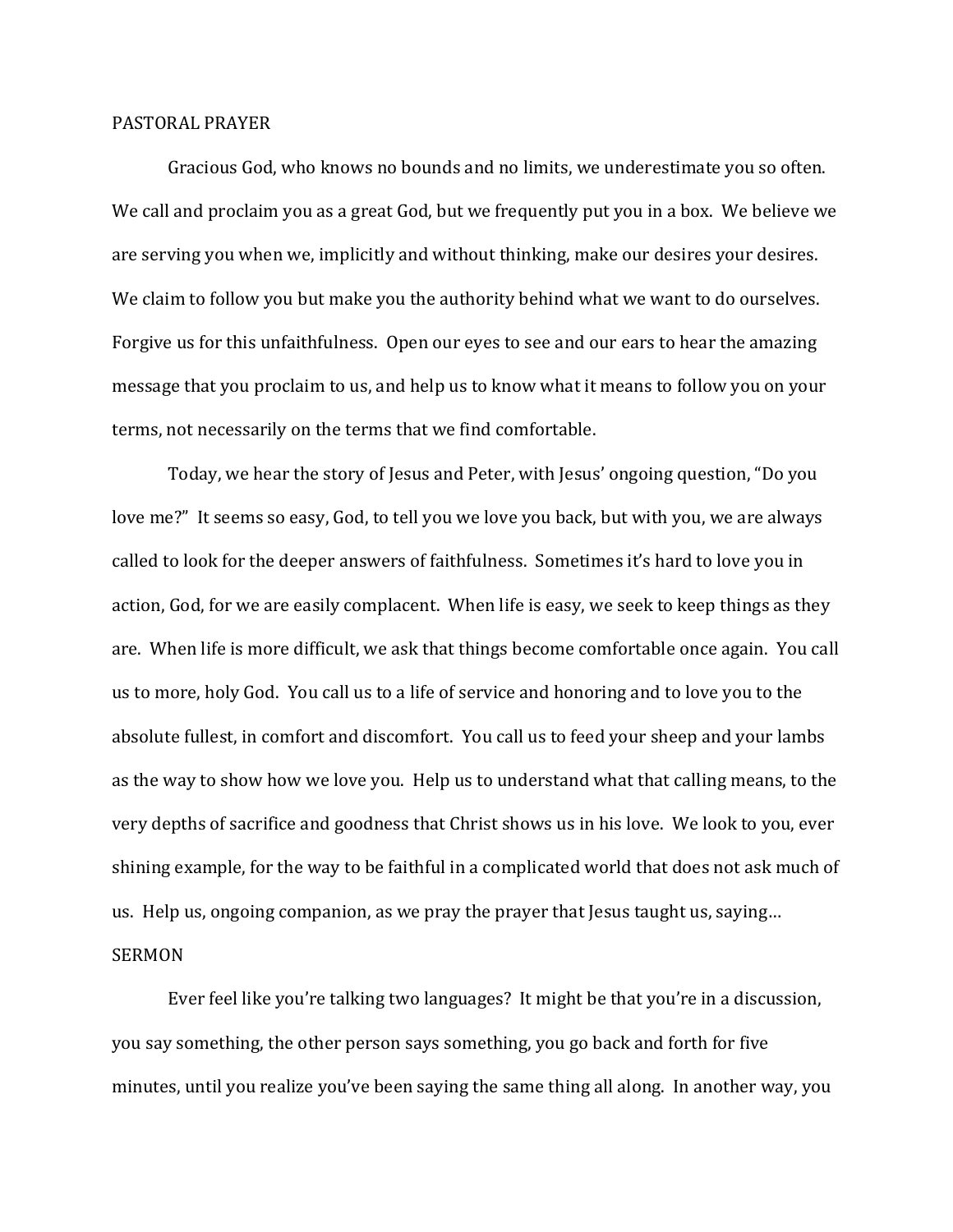might start a conversation with another person, think you're on the same page, and then five minutes later, you realize that you're not really saying the same thing. Language disconnects occur all the time, partly because we haven't necessarily been listening or we have trouble clearly communicating what's on our mind. Even in marriage, between people who have been married for decades, still don't always know exactly what his or her partner is trying to say all the time. Communication is an inexact art. I took a class in college called small group communication. It was full of games and activities that emphasized the complexity of what it means to communicate within a group. One game we played in our group was the video game of Risk. I remember we were doing well; our group had taken over South America and heavily fortified our position, until another group in the class threw all of their forces recklessly into our position and took over our position. We thought we communicated well. We thought we had formed a good plan and were on the fast track to success, but it all came down.

 Communication does seem like an easy idea. It seems really simple to just say what's on your mind and think that it's crystal clear. However, that is where the complexity comes in. The other person isn't us, doesn't always know exactly what we're thinking and what our line of thought may be, so when we use a word or a thought, the other person may not exactly understand what you mean. It can be a simple matter of how we define words differently. For instance, depending on where in the United States you go, there's a big difference in ordering a "pop" or a "soda." In some places, if you order a Coke, they will ask "What kind?" for "Coke" there is a general name for soda. It can be a completely different concept when we use certain words. I can say that it's a beautiful day out, but that may not be what you mean by "beautiful day." I think a beautiful day includes a nice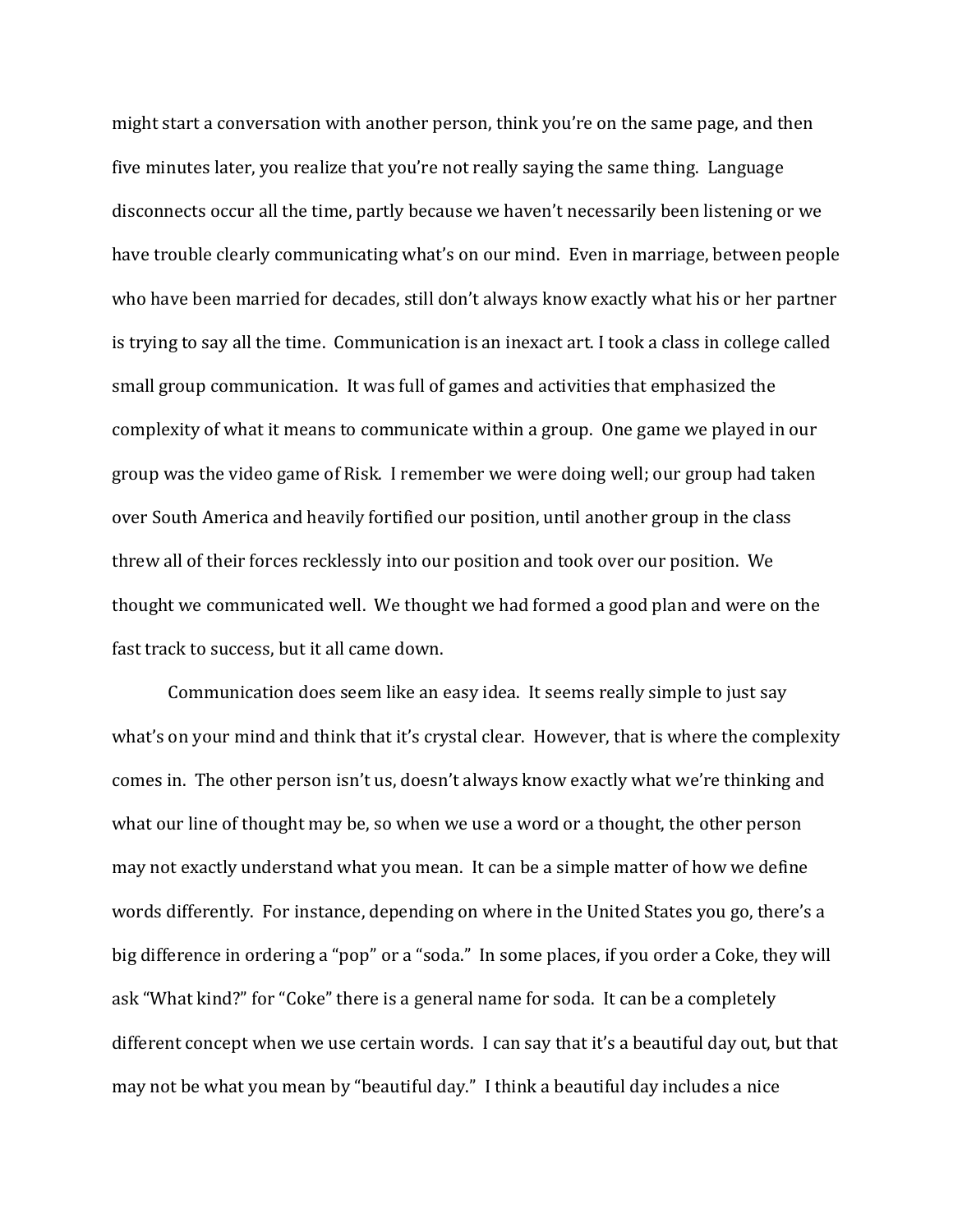thunderstorm, rain, and maybe a little lightning. I find that exciting and invigorating. I associate it Catherine, I know, thinks entirely the opposite. She had a fit when she reached Denver for the first time and found several days of storms. It gets more complex than these examples. We may have certain emotions, past history, or other attachments with a word, a facial expression, an action, or a deed that the next person may not understand. It can be easy to find a disconnect that prevents us from communicating and understanding well.

 What is the disconnect in this story? Jesus asks Peter, "Do you love me?" Peter keeps responding, "Yes, you know that I love you!" And yet, Jesus keeps asking him, do you love me?" There is obviously something missing in the communication here. Is Jesus just trying to make a point? Is Peter somehow not getting his message across? Or Peter simply missing the grander point? It comes down to what it means to love, and how we respond to this ongoing question of discipleship. Jesus is trying to tell Peter something, but Peter is resting on a different understanding that he just takes for granted. Let's take a look at the calling of Christ, the response of Peter, how we fit in this question, and how we respond in expressing our love and service to Christ.

 On the surface, the story seems really difficult, a struggle to understand. It all comes down to a matter of communication. The three questions work as a counterbalance to the three denials of Peter. These questions, as the counterbalance, work to foster discipleship and relationship with Christ against the previous three denials, but there's something deeper going on in Jesus' questions. The very meaning of love is being called into question. What we do not see here in the English but is in the Greek are two of the three forms of love. We really are at a disservice in English. Greek has three words for love, which show the complexity of the concept. On the other hand, we have one word: love. It's used in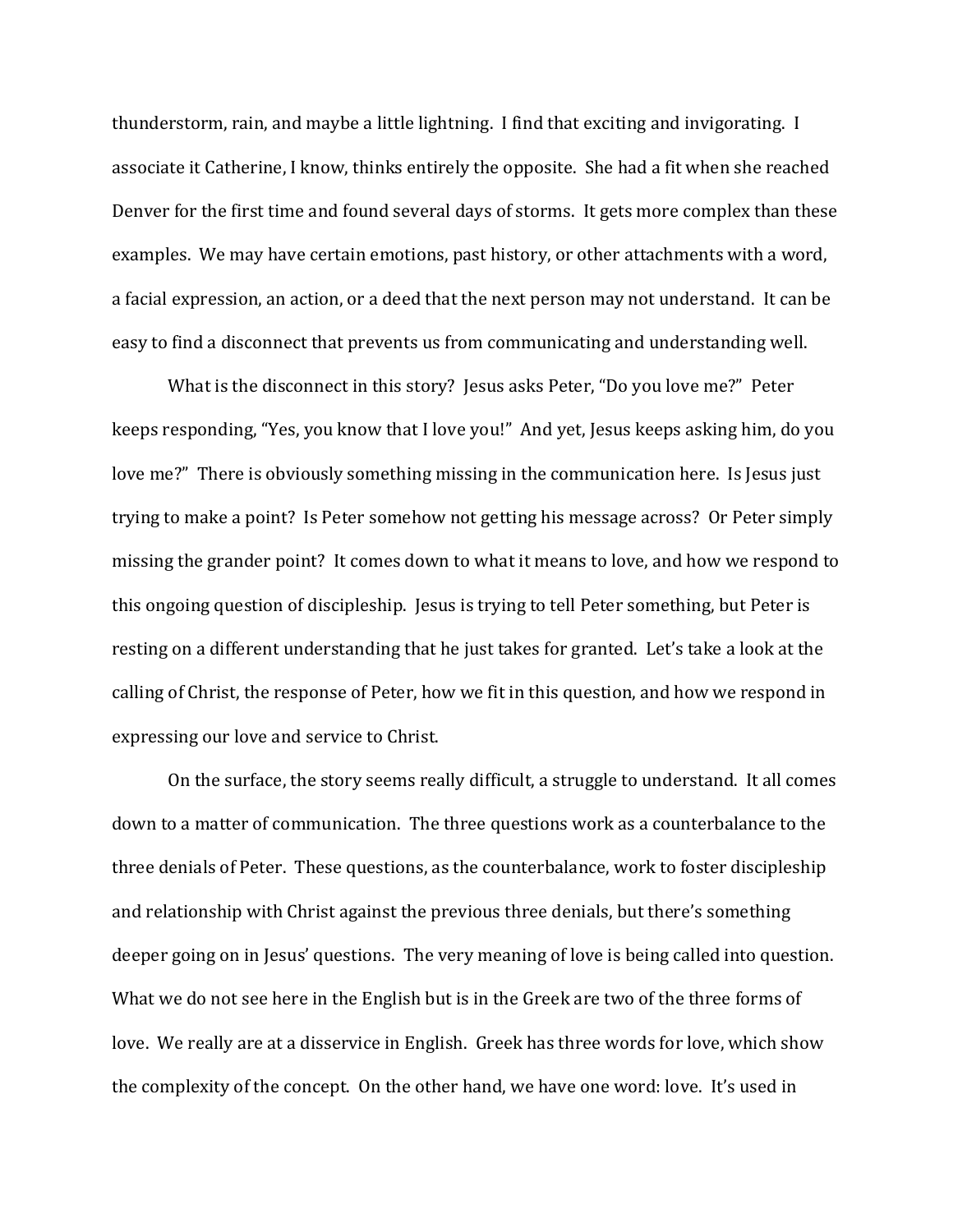English for everything from lust, to passing interest, to fondness, to the great sacrificial care of God. Frankly, to put all those things together into one word is just garbage.

Jesus is indeed giving better expression to the concept. In Greek, Jesus is asking, "Simon, Son of John, do you love me, do you agape me, more than these?" Jesus uses the Greek word "agape" for love. This is truly amazing. Jesus is asking if Peter loves him unconditionally, fully, without bound or condition. Agape is the kind of love that is always used when we discuss God's love toward us. It is the most all-encompassing, full, and deep love that exists in the Greek language. It does not disappear quickly; its sacrificial nature is best exemplified by Christ's actions on the cross and the response he gives to the jeers: "Father, forgive them, for the know not what they do." It's a love that takes lifetimes to fathom; it is the love of God.

 Peter's response seems appropriate, but it's lacking. He doesn't use the same kind of love. "Yes, Lord, you know I love you." "Yes, Lord, you know I philos you." Peter uses a different kind of love, but it's not necessarily an equivalent form of love. Philios is the love that you have toward a family member, much more of a friendly love. Peter responds to Jesus, "You know I consider you like a brother." That's not enough; Christ is calling him to something more.

This story makes us question how we respond to Christ. Christ calls to us constantly, "Do you love me more than these?" What are we going to say? Do we respond like Peter? "Do you love me more than what you were, what you are, what you will be, everything you have and everything you ever will?" Peter responds with this spirit: "Yes, Lord, you know that I love you. I give you every Sunday morning and the occasional committee meeting." Or this way: "Yes Lord, you know that I love you. I sing as hard as I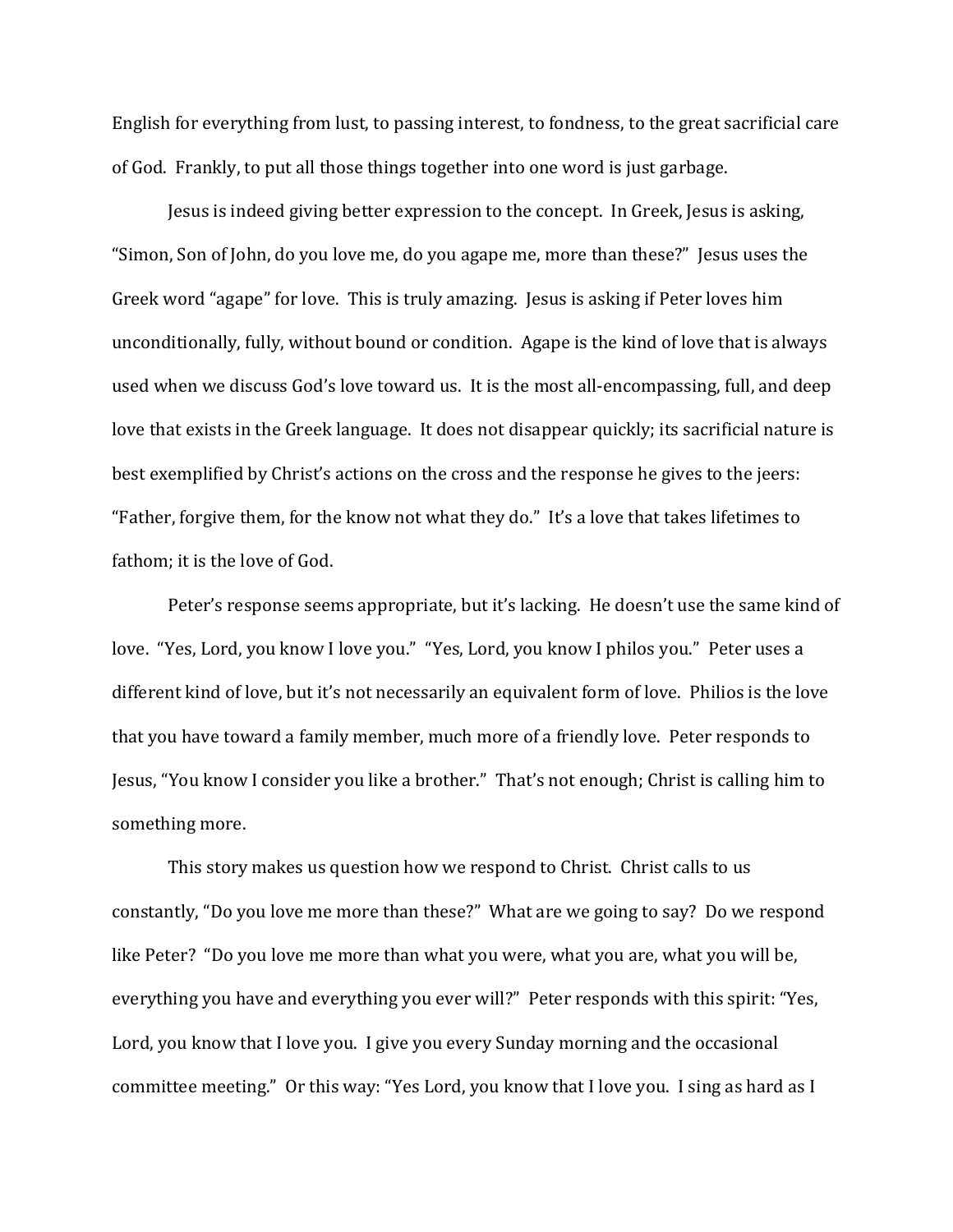can." These are just further ways of saying we love Christ with not the same amount of love, and he tells Peter and us that there is more required of discipleship. Christ wants us to look toward the unfathomable, to constantly grasp at what it means to love him and love our neighbor in turn.

The calling is indeed not a simple calling. As one bumper sticker I saw online stated it, "If you love Jesus, seek justice. Any fool can honk." That is the very essence of this story. Thinking that the bumper sticker "Honk if you love Jesus" is a sign of serious discipleship is incorrect. That is not agape; that's not even discipleship. It's more and deeper. Jesus tells Peter that the calling of discipleship will take him where he doesn't want to go, and will ask of him what he doesn't want to do. Jesus is saying there is more than a significant responsibility here. He tells Peter, "Feed my sheep." That is what discipleship means. There are other ways we can envision Christ responding with how to love him. He doesn't say, "Worship me," or "Give me all your money and possessions." It is instead the calling to take care of what Christ cares about most. It is the church. As the old song sings, "The church is not a building; the church is not a steeple; the church is not a resting place; the church is the people." Jesus calls us to care for the people as his ongoing legacy.

This is another wonderful story of the Risen Christ. The Risen Christ shows us what renewed life means by virtue of the resurrection, but he also continues to teach lessons as he did before. This is yet another lesson about what it means to live into new life. Christ provided new life and forgiveness to the Apostle Peter in his weakness, denying Christ and his discipleship toward Christ in front of others. By his three questions to Peter, he overturns Peter's three denials. If Christ can provide new life to the one who denied Christ in his greatest time of trial, it gives us hope that new life is always available to us. It tells us